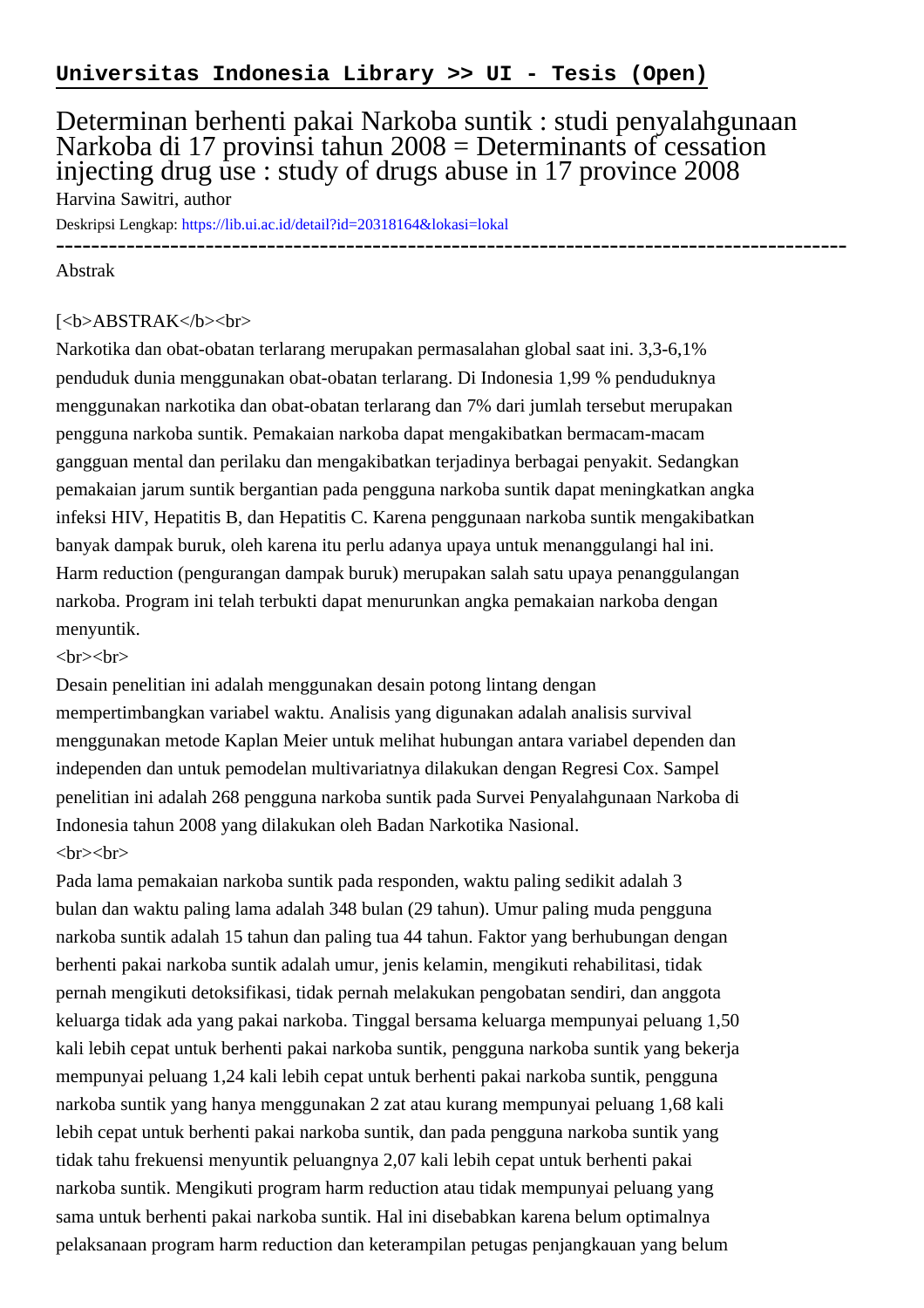adekuat.

 $\langle$ hr> $\langle$ hr>

Oleh karena itu sasaran program sebaiknya dilakukan pada umur sedini mungkin dan laki-laki juga menjadi fokus utama. Harm reduction perlu dioptimalkan lagi programnya secara menyeluruh dengan tidak hanya berfokus pada beberapa program tertentu. Karena kalau secara jangkauan, sebagian besar pengguna narkoba telah dapat menjangkau program, tetapi hasil yang didapatkan belum memenuhi target program. Perlu adanya peningkatan konseling secara individu antara petugas penjangkauan dengan pengguna narkoba untuk lebih memotivasi pengguna narkoba supaya dapat merubah perilakunya dari berisiko menjadi tidak berisiko.

;Narcotics and illegal drugs is a global problem. About 3.3 to 6.1% of world population uses illegal drugs. In Indonesia, 1.99% of the population using drugs and illicit drugs and 7% of them are injecting drug users. Drug uses can lead to many mental and behavioral disorders and caused various diseases. And using drugs with needles in intravenous can increase the rate of HIV infection, Hepatitis B and Hepatitis C. Because of injection drug use caused many adverse effects, therefore there is a need for efforts to tackle this. Harm reduction is one of drugs prevention. This program has been shown can reduce the number of injecting drug use.

### $\langle b r \rangle \langle b r \rangle$

The design of this study is use a cross-sectional design with time variable into the consideration. This analysis used survival analysis which Kaplan-Meier is used to see the relationship between the dependent and independent variables for modeling and multivariat performed with Cox regression. The research sample is 268 injecting drug users in Indonesian Survey on Drug Abuse conducted in 2008 by BNN.  $\langle b r \rangle \langle b r \rangle$ 

At the time of injecting drug use among respondents, the time is at least 3 months and a maximum was 348 months (29 years). The youngest age of injecting drug users is 15 years old and the oldest is 44 years. Factors associated with cessation of injecting drug use is age, sex, join rehabilitation, never join detoxification, didn?t have self eficacy, and no family member who used drugs. Living with family has chances 1.50 times faster to stop injecting drug use, injecting drug users who have a job 1.24 times faster to stop injecting drug use, injecting drug users who only use two substances have a chance of 1.68 times faster to stop injecting drug use and injecting drug users who do not know the frequency of injecting has chances 2.07 times faster to stop injecting drug use. Register to harm reduction program or not have the same opportunities to stop injecting drug use. This is due to non optimal implementation of harm reduction programs and the skills of outreach workers who have not been adequate.

## $\langle$ hr> $\langle$ hr>

Therefore, the target of program should be done at the earliest possible age and men are also a major focus. Harm reduction programs need to be optimized more thoroughly by not only focusing on a particular program. Because in range, the majority of drug addicts have been able to reach the program, but the results obtained do not meet program targets. Need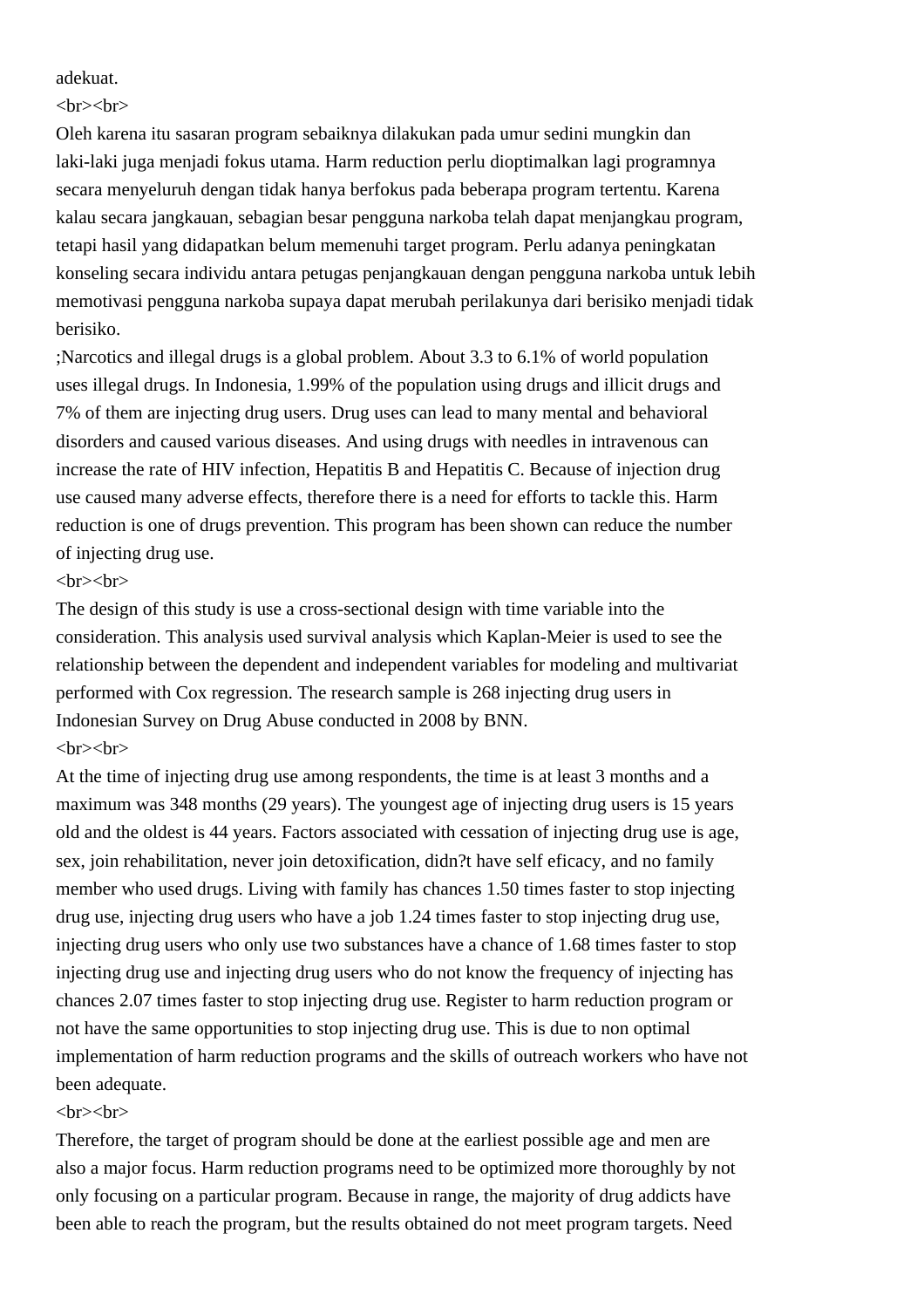for increased counseling to individuals between the outreach workers to better motivate drug addicts in order to change the behavior of the risk to no risk.;Narcotics and illegal drugs is a global problem. About 3.3 to 6.1% of world population

uses illegal drugs. In Indonesia, 1.99% of the population using drugs and illicit drugs and 7% of them are injecting drug users. Drug uses can lead to many mental and behavioral disorders and caused various diseases. And using drugs with needles in intravenous can increase the rate of HIV infection, Hepatitis B and Hepatitis C. Because of injection drug use caused many adverse effects, therefore there is a need for efforts to tackle this. Harm reduction is one of drugs prevention. This program has been shown can reduce the number of injecting drug use.

## $\langle b$ r> $\langle b$ r>

The design of this study is use a cross-sectional design with time variable into the consideration. This analysis used survival analysis which Kaplan-Meier is used to see the relationship between the dependent and independent variables for modeling and multivariat performed with Cox regression. The research sample is 268 injecting drug users in Indonesian Survey on Drug Abuse conducted in 2008 by BNN.  $\langle$ hr> $\langle$ hr>

At the time of injecting drug use among respondents, the time is at least 3 months and a maximum was 348 months (29 years). The youngest age of injecting drug users is 15 years old and the oldest is 44 years. Factors associated with cessation of injecting drug use is age, sex, join rehabilitation, never join detoxification, didn?t have self eficacy, and no family member who used drugs. Living with family has chances 1.50 times faster to stop injecting drug use, injecting drug users who have a job 1.24 times faster to stop injecting drug use, injecting drug users who only use two substances have a chance of 1.68 times faster to stop injecting drug use and injecting drug users who do not know the frequency of injecting has chances 2.07 times faster to stop injecting drug use. Register to harm reduction program or not have the same opportunities to stop injecting drug use. This is due to non optimal implementation of harm reduction programs and the skills of outreach workers who have not been adequate.

#### $\langle b r \rangle \langle b r \rangle$

Therefore, the target of program should be done at the earliest possible age and men are also a major focus. Harm reduction programs need to be optimized more thoroughly by not only focusing on a particular program. Because in range, the majority of drug addicts have been able to reach the program, but the results obtained do not meet program targets. Need for increased counseling to individuals between the outreach workers to better motivate drug addicts in order to change the behavior of the risk to no risk.;Narcotics and illegal drugs is a global problem. About 3.3 to 6.1% of world population

uses illegal drugs. In Indonesia, 1.99% of the population using drugs and illicit drugs and 7% of them are injecting drug users. Drug uses can lead to many mental and behavioral disorders and caused various diseases. And using drugs with needles in intravenous can increase the rate of HIV infection, Hepatitis B and Hepatitis C. Because of injection drug use caused many adverse effects, therefore there is a need for efforts to tackle this. Harm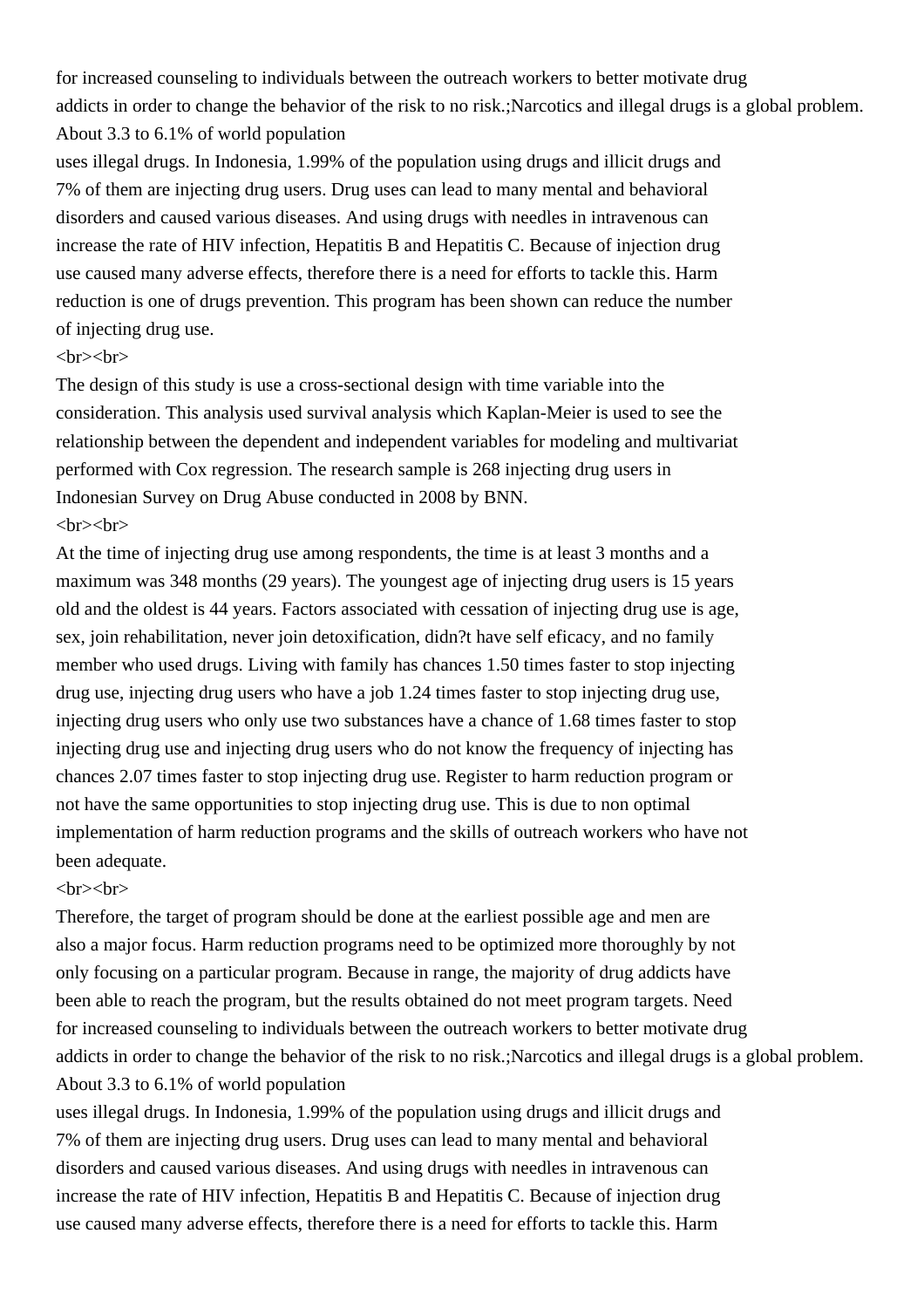reduction is one of drugs prevention. This program has been shown can reduce the number of injecting drug use.

## $\langle b r \rangle \langle b r \rangle$

The design of this study is use a cross-sectional design with time variable into the consideration. This analysis used survival analysis which Kaplan-Meier is used to see the relationship between the dependent and independent variables for modeling and multivariat performed with Cox regression. The research sample is 268 injecting drug users in Indonesian Survey on Drug Abuse conducted in 2008 by BNN.  $\langle$ hr> $\langle$ hr>

At the time of injecting drug use among respondents, the time is at least 3 months and a maximum was 348 months (29 years). The youngest age of injecting drug users is 15 years old and the oldest is 44 years. Factors associated with cessation of injecting drug use is age, sex, join rehabilitation, never join detoxification, didn?t have self eficacy, and no family member who used drugs. Living with family has chances 1.50 times faster to stop injecting drug use, injecting drug users who have a job 1.24 times faster to stop injecting drug use, injecting drug users who only use two substances have a chance of 1.68 times faster to stop injecting drug use and injecting drug users who do not know the frequency of injecting has chances 2.07 times faster to stop injecting drug use. Register to harm reduction program or not have the same opportunities to stop injecting drug use. This is due to non optimal implementation of harm reduction programs and the skills of outreach workers who have not been adequate.

### $\langle$ hr> $\langle$ hr>

Therefore, the target of program should be done at the earliest possible age and men are also a major focus. Harm reduction programs need to be optimized more thoroughly by not only focusing on a particular program. Because in range, the majority of drug addicts have been able to reach the program, but the results obtained do not meet program targets. Need for increased counseling to individuals between the outreach workers to better motivate drug addicts in order to change the behavior of the risk to no risk., Narcotics and illegal drugs is a global problem. About 3.3 to 6.1% of world population

uses illegal drugs. In Indonesia, 1.99% of the population using drugs and illicit drugs and 7% of them are injecting drug users. Drug uses can lead to many mental and behavioral disorders and caused various diseases. And using drugs with needles in intravenous can increase the rate of HIV infection, Hepatitis B and Hepatitis C. Because of injection drug use caused many adverse effects, therefore there is a need for efforts to tackle this. Harm reduction is one of drugs prevention. This program has been shown can reduce the number of injecting drug use.

## $\langle b$ r> $\langle b$ r>

The design of this study is use a cross-sectional design with time variable into the consideration. This analysis used survival analysis which Kaplan-Meier is used to see the relationship between the dependent and independent variables for modeling and multivariat performed with Cox regression. The research sample is 268 injecting drug users in Indonesian Survey on Drug Abuse conducted in 2008 by BNN.